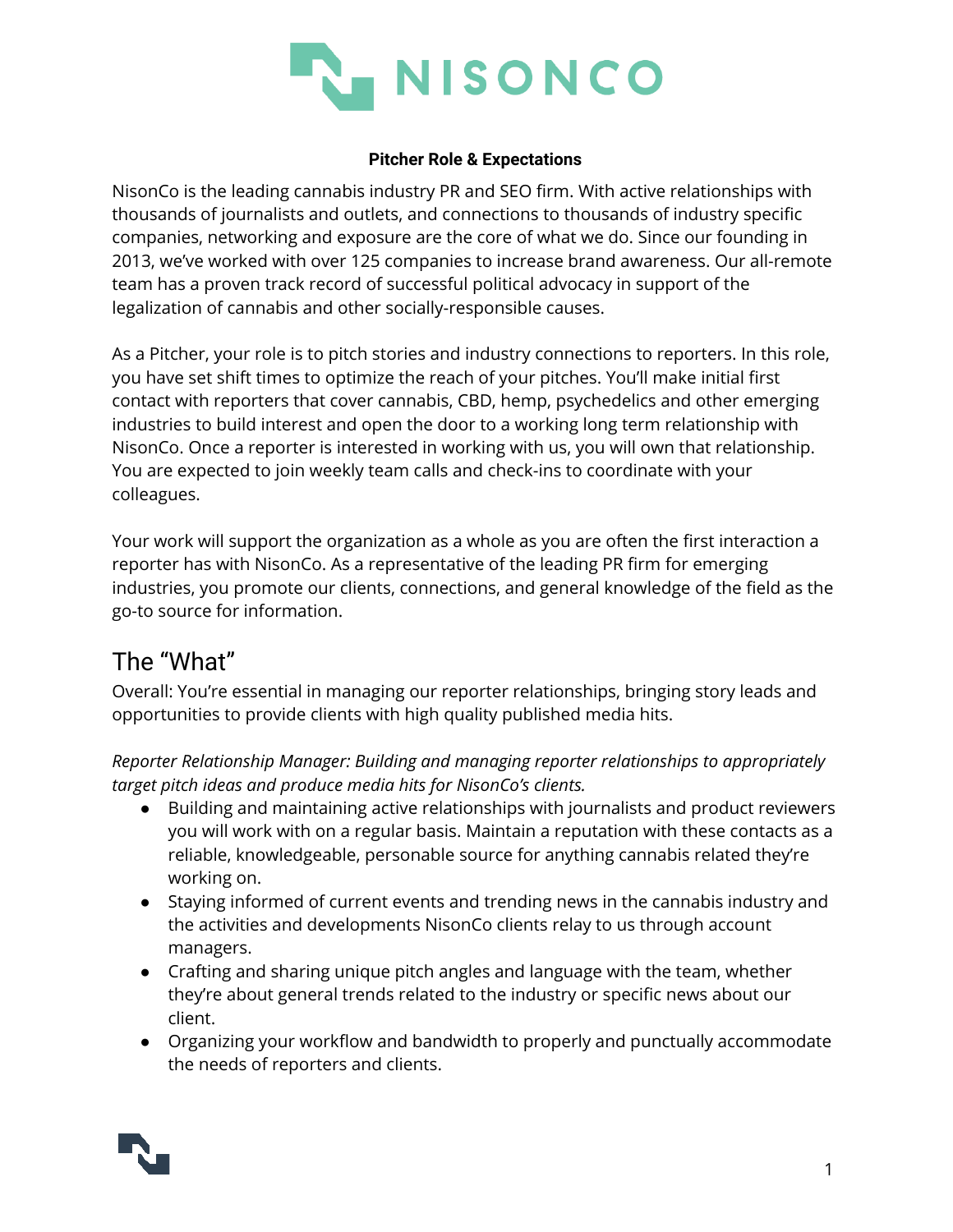● Maintaining your reporter contact databases making sure they're up-to-date with the beats they cover, the outlets they work for, and anything else that might help successfully pitch them.

*Cannabis/Hemp/CBD/Psychedelics and general emerging industries connoisseur: You can speak of these industries from a deep well of knowledge and passion, and a commitment to facts* 

- Knowing rather than needing to learn about the industry to provide more thoughtful suggestions to our clients, reporters, and team members.
- Having an understanding of cannabis and its many accessories and consumption techniques, as well as CBD and psychedelics. You do not need to be a consumer yourself, but you must know the language and the culture of these spaces.
- Being interested in the future-focused industries, like green energy, crypto and other breakthroughs that'll change the way our world work.

## The "How" – Keys to Success!

**100% follow-through:** Stay on top of all emails, specific tasks, follow-ups and general areas of work. When deadlines won't be met, renegotiate well in advance.

**Ownership:** You care deeply about getting results in your realm, and you do what it takes to get them, including paying attention to small details, anticipating problems, offering creative solutions, driving work forward, and course-correcting when needed.

**Organization**: You prioritize work appropriately, following up with projects, checking in with reporters and the team, and keeping and managing SOPs to communicate knowledge and processes to others.

**Relationship-Oriented:** You recognize the deep importance that relationships with clients and reporters play in our work, and you build rapport and trust with others.

**Action-Oriented:** Your bias is toward getting things done. That doesn't mean that you rush through gathering the appropriate information first, but you drive work forward with an urgency to see results.

**Attention to detail:** You look deeper than most to make sure the work is done right, knowing your work reflects your reputation.

**Self-Editing & Proofreading:** You effectively follow AP style or your client's preferred style guidelines, draft clean copy, need minimal editorial direction, and avoids spelling/grammar mistakes.